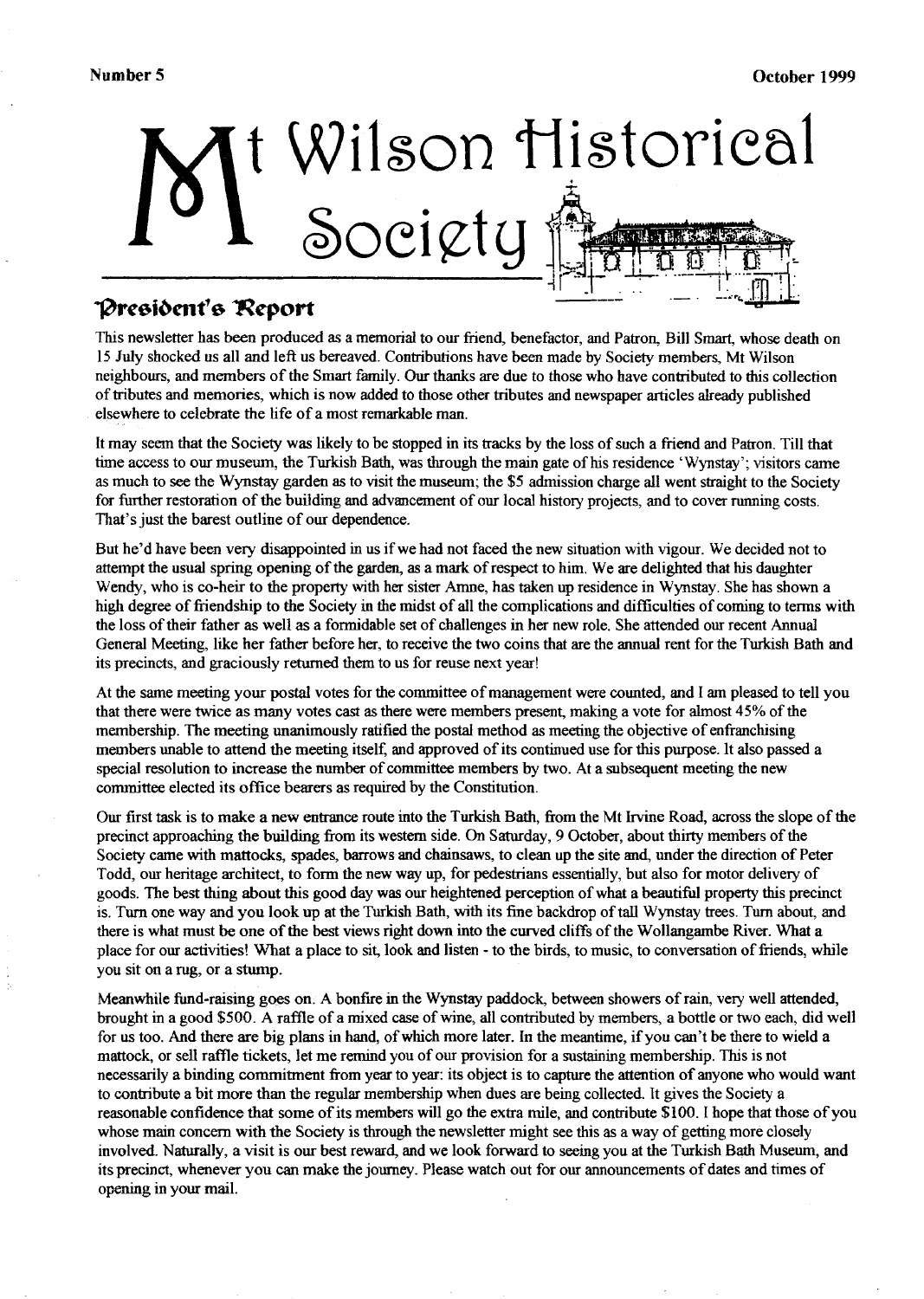#### **120&tcaro from** *Eoronto*, 1992

When I was nine we moved from the city to the bush. My Dad was clearing 20 acres of rainforest in the Blue Mountains to move his nursery business there. The war was on and we grew potatoes, turnips and carrots in the rich volcanic topsoil. I was the youngest of seven children, and we all pulled, dug, washed and bagged tons of vegetables, quite literally "to feed the army".

We lived in a two roomed shed while the house was built, and as soon as its location was staked out, my mother started the gardens: camellias, wisteria, roses, lavender and daffodils. In those first years she planted several hundred bulbs around the house, and under the young trees that were now being planted as nursery stock.

Even my Dad had not realised that topsoil so rich and 30 feet deep would soon see maples, beech, sycamore, birch, hawthorns, growing thirty and fifty feet taIl. And all around, under and away behind them, spreading outside the fence and into the bush in no time were thousands of golden daffodils, heralding an early spring every September.

My oldest brother mamed a woman from the neighbouring mountain [Jane Wynne], and they began clearing their own acreage a few miles away at Gowan Ross. By now my mother's daffodils were a well-known sight in the community, and she gave Jane bulbs from our garden to plant around her own new house.

After her parents died, Jane and my brother bought her family home and moved there, selling Gowan Ross to John and Nora McGuire. In the same rich soil, the garden they had started was now so abundant that you could no longer see the house from the road, and the entire hillside, down the slope, and off into the bush was a sea of daffodils every spring.

Three years ago Nora McGuire died from cancer. John and Nora had been through several years of living with the disease, and had been learning about the work of cancer society volunteers, the funds needed for research, and the programs that were available for them and others who found themselves living with cancer. John had read about the Canadian Cancer Society's highly successful annual daffodil campaign, and after Nora's death he decided to organise his own family and friends as volunteers to pick, bundle and sell the Gowan Ross daffodils to raise money for the New South Wales Cancer Council. The idea has blossomed, just like the daffodils themselves, and now volunteers are picking and selling thousands of blooms on the other side of the earth to raise money for cancer research and services.

Isn't it a small world? I work here with the Canadian Cancer Society, and my mother's daffodils from my childhood are working for the same cause, in Australia.

This was written in 1992 by Florence Smart, while she was living in Toronto and working with the Canadian Caneer Soeiety. It was published in that organisation's National newsletter.

Postscript - In September 1999, The NSW Cancer Council's annual fundraising Paffodil Ball was decorated with over 1000 fresh Gowan Ross daffodils, generously donated by fllison and fllan fleap, "in memory of Bill Smart of Wynstay, Mt Wilson".

# $Bill - Plurserpman, Peqgbbour and Frienô$

by Libby Raings, 'Mgrry Garth', 15 Sgpt 1999

One always felt on the roof of the world at 'Carisbrook'. It is situated on the top of Mount Irvine and in the old days the narrow winding Dane's Way was either very dusty or very slippery and boggy, depending on the season. One felt close to the elements of nature here too; sometimes the wind howled in the great gum trees, clouds chased each other across the sky, rain beat down on the tin roof, lightning struck the big trees in awesome storms. But the mornings could be sparkling and crisp with frosts and the nights silent and still, while the sky above was alight with shining stars, the distant hills blue and the depths of the canyons of the Wollangambe nearby deep in shadow. Other days all would be shrouded in a white blanket of mist, the heads of the trees lost in the clouds and everything dripping softly.

It was to this wild, remote and beautiful place that Bill came as a fifteen year old to live. The family cleared the land, built their home, planted the garden and created a nursery, specialising in cold climate plants. In his spare hours Bill would explore the surrounding bush forever observant, learning about the plants, watching the weather; totally attune with nature around him.

 $\sim$  .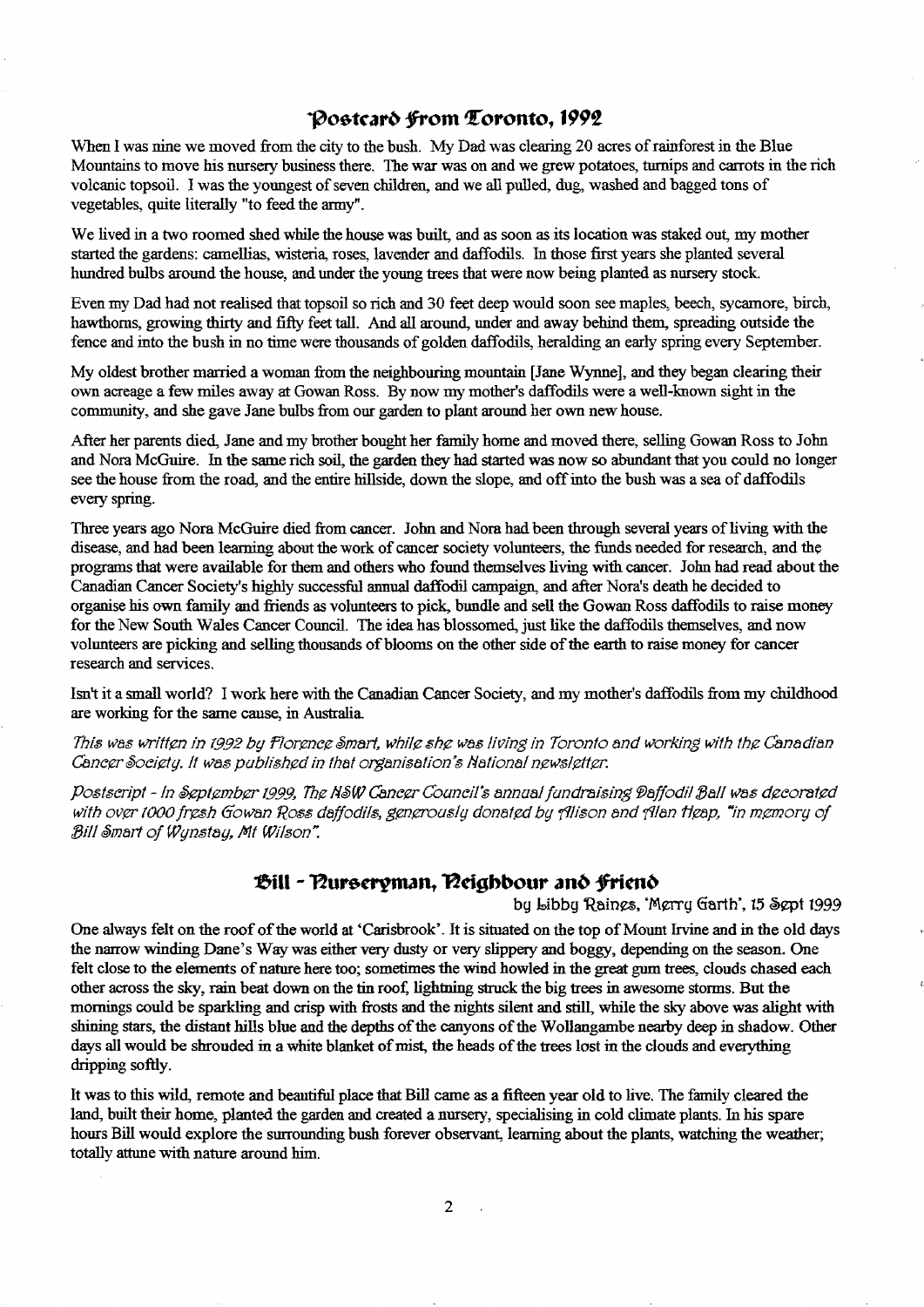'Carisbrook' was an impressive nursery when I used to go there in the early 60s. I often helped Bill and Hugh, his brother, with the work which was going on. The plants, mostly Conifers, were grown in long rows in the open ground, all evenly spaced, and kept free of weeds with a sharp chipping hoe. It was all very orderly and tidy. There was a glass house where the cuttings were struck and a potting shed adjoining where there was much activity on wet days. The plants were mostly sold to nurseries or landscapers in Sydney and were delivered in the old Chev truck over the Bowens Creek Road. Plastic pots were still a thing of the future so each plant, when ready for sale, would be carefully dug with a sharp spade to get a firm root ball; hessian cut to the correct size would be carefully wrapped round the ball and it was then tied firmly with twine and placed on the truck.

There was no electricity at Mount Irvine in those days. 'Bunnerong' was their aptly named source of power which Ron, another brother, built. It was a 32 volt battery system wired to the house, giving out a weak light, until



.'

electricity reached Mount Irvine in 1962. There was an old Silent Knight kerosene fridge and they still milked the cow and kept hens.

By then Bill and Jane were married and living at 'Gowan Ross'. Gradually the nursery at 'Gowan Ross' became bigger and eventually the new wonder glass house was built with help from Ron. Through modern technology it provided heat and mist which made it very efficient. I worked there often in the glass house, in the bush house or on the terraces. Plastic pots were around by then so all the plants were container grown. Nursery work is very exacting and one must be very disciplined. Bill was a master at it. He worked very efficiently and he was an expert, meticulous and particular about every part of his work. He had a great reputation in the trade as being able to propagate the difficult plants. Bill's advice was often sought by propagators and also scientists as he did a lot of research work on soils, their nutrients, microbes, fungi and plant diseases over the years. He was an excellent teacher too, kind, patient and encouraging. One always learnt a great deal about all sorts of things when one was with him. I also got to know Jane and the young girls, Amne and Wendy, well too. They were happy days.

Bill and Jane's move to 'Wynstay' came much the same time as Keith and I were married. The glass house there was Bill's grand dream house. It was large and modern with hours of thought spent in its planning. Bill worked with the builder during its construction and together they designed and worked out the best way of doing

things. It had two intensive rooms with heat and mist where the cuttings were rooted, a large area of warmth and light with sprays where the rooted plants stood and to grow conifers which don't like the mist. The plants were then all moved out of the warmth to the Bush House to harden off before they were sold. It was impressive and worked well. I was able to work here too, making cuttings and potting conifers. By then Bill was selling his plants to Dick Harris (Mt Boyce Nursery, Blackheath) as tube stock and many of the cuttings came from 'Merry Garth'.

Jane had watched me grow from a young girl. I had seen Amne and Wendy grow up into fine young women and now it was Bill and Jane's turn to watch and help our little family "down the hill"; they played a big partin my children's growing up as 'Wynstay' gave another dimension to our lives.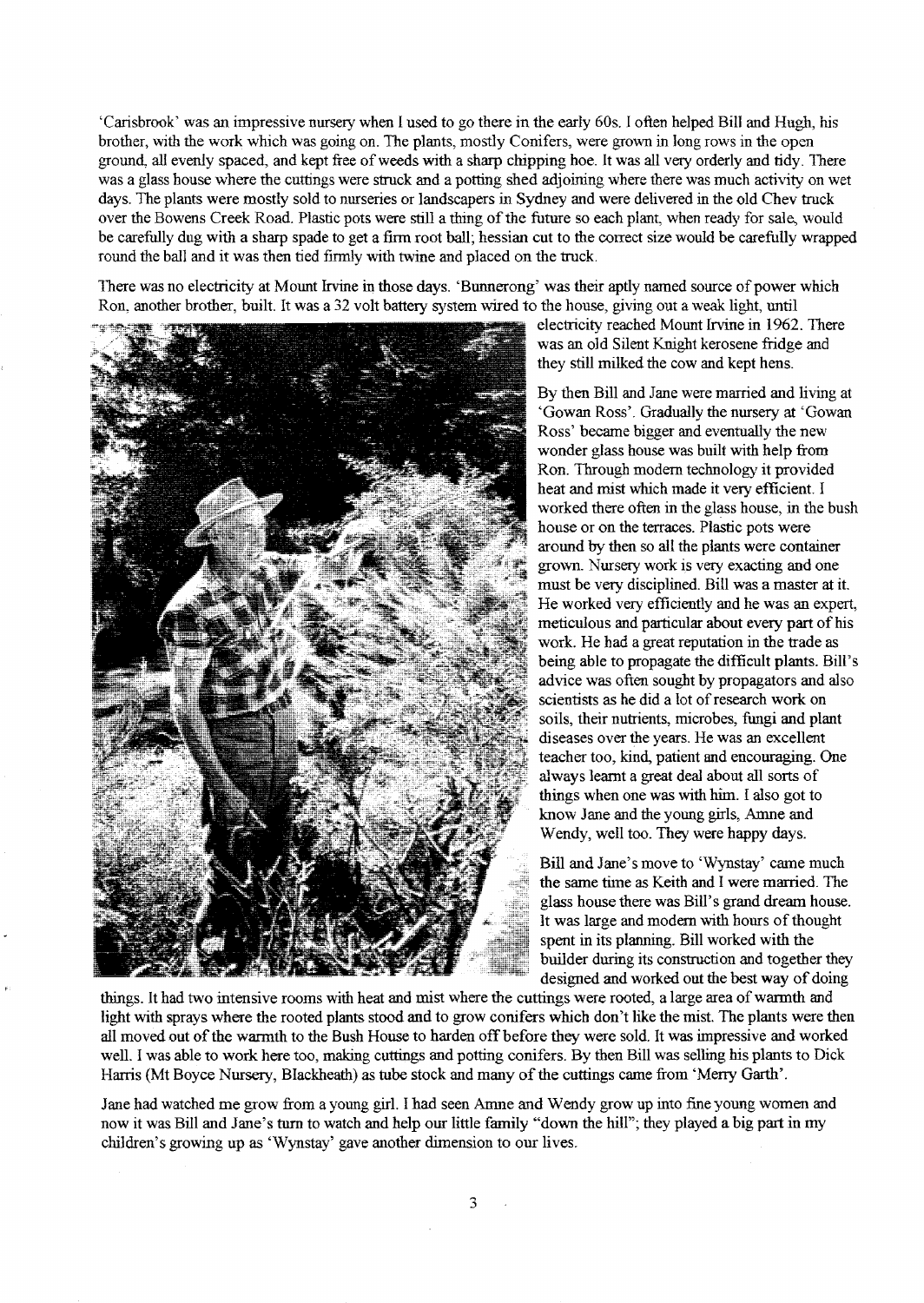Bill and Jane were wonderful neighbours and there were happy years of caring and sharing. We saw a lot of Jane and kept in daily touch with her; this continued with Bill after Jane's death in June, 1995. The boys, Peter and Rob, and Elizabeth often went to 'Wynstay' to help Bill with all sorts of jobs. They learnt how to drive the little old Rover first, then the tractor and later the old truck; they worked with the cattle and did many jobs with Bill around the village, so many shared experiences to remember.

Bill's knowledge and experience were invaluable to Keith and me when we began our tiny nursery. Bill was always helpful and generous with his good advice and practical knowledge. We will always be grateful to him for all he taught us and helped us with over the years. It was during this time that Bill and I did so much together around the village. The new tree plantings were all carefully measured, and watered; we walked all the built walking tracks and decided how best to repair and conserve them. We looked after the Church grounds, worked on the weeds program and did many other tasks together. Bill was totally committed to the village, quietly going about doing things when he saw they needed to be done.

It is as a friend our family will miss Bill most, just as we missed Jane when she died. They were so much part of our lives and their friendship was warm and generous to us all for so long. Bill was really like a kind brother or good uncle. As we had so much in common, we talked about all sorts of things, learning from each other and respecting each other's ideas. We laughed and reminisced about the old days, sharing our joys and sorrows along with many a cup of tea at 'Merry Garth'.

Life is full of the unexpected. One day, years ago now, Bill and I were looking for his elusive cattle out along the Southern Fire Trail beyond the Old Mill below 'Merry Garth'. It was a very damp day and we had trudged all about the bush, down the long ridges, along the cliff tops but there was no sign of any cattle. We had decided to abandon the search when we spied something moving in the bushes below. It came slowly into view and we were amazed to see a great old black and white billy goat with a huge white beard and a long scruffy wet coat appear from behind the bushes! We did not find the cattle that day but later we thought of the old billy goat alone in the bush and we had many a laugh about his unexpected appearance.

When Jane became ill and needed blood transfusions, Bill felt he should give some of his blood to the Blood Bank as a way of saying thank you. He joined me every ten weeks to do this and this time became the mornings when we would scout out a new bush walk for the Mt Wilson/Mt Irvine Bushwalking Group also and then go on to give blood. Bill enjoyed light music like that of the 'Seekers'. While we drove to Katoomba and back we would happily sing 'Red Rubber Ball', 'Puff the Magic Dragon' and many other familiar tunes. Like all the Smarts, who were brought up with singing around the piano, Bill had a good deep voice and enjoyed singing.

As soon as Bill joined our Bushwalking Group, I placed him at the back of the group to be our ''whip'' as I knew he would not let anyone slip behind him and that he would stay there, keeping a watchful eye on us all. He never let me down and the bush walks were a highlight of his month!

I have only mentioned here a very small part of this kind, gentle, generous, knowledgeable and interesting man's life. I could recall many other things Bill was involved in, especially in the Village and the way he helped many people with all kinds of different things. We will hold dear our own memories ofhim, forever grateful for the enrichment to our lives that his friendship gave.

#### ~ill.\$mart

[A service entitled *Thanksgiving for the life of William Hubert Smart* 1925-1999 took place at the Anglican Church of St George in Mt Wilson on 20th July, followed by the burial in the church grounds. The eulogy was presented by Arthur Delbridge, who has kindly provided the script of his speech]

The Smart family have asked me to give the address at this service, and I do this readily, but I am very conscious that there are many people at this service today whose knowledge of Bill and the strength of whose friendship or association with him would add immeasurably to anything I might say. I have known Bill as neighbour and friend for 30 years, and for the past three through Florence, my partner and his sister, this knowledge has become much more intimate and has extended to many members of the Smart family.

It would be understandable that for some of you here, the last month of Bill's life has been something of a closed book - because after a short stay in Lithgow hospital he was moved by ambulance to Sydney, and (as it turned out and much against Bill's wishes and hopes) he was not physically up to the journey back to Wynstay at any time after that. He did not see Wynstay again; however, some of his mountain friends were able to visit him in Sydney and he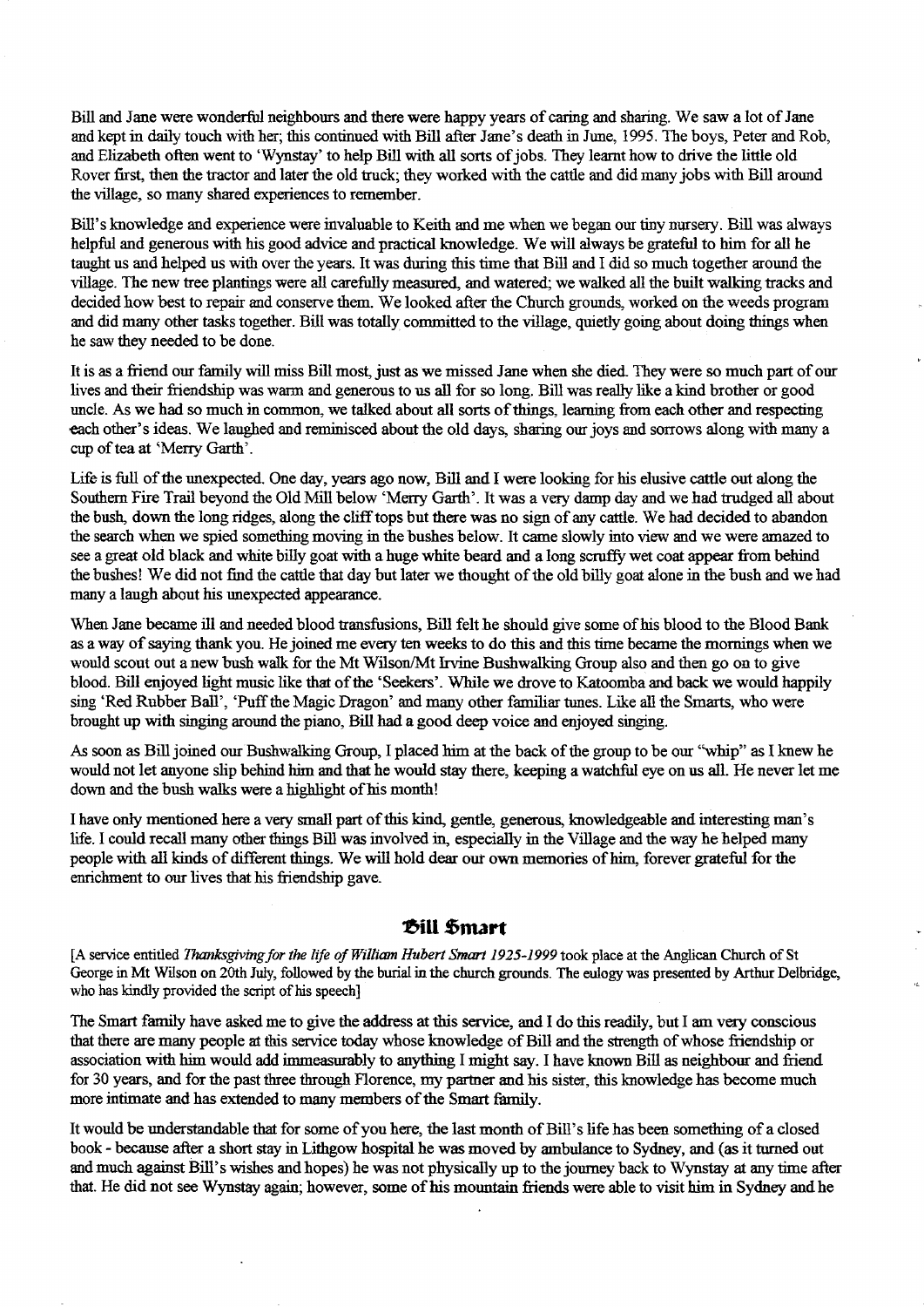enjoyed their visit greatly. For those who could not do that, I'd like to say that he died as he lived, responsibly, thoughtfully and hopefully. Responsibly may seem an odd word to use of somebody in the process of dyjng. But he certainly took the responsibility in his own hand as I think you would expect. He had doctors and nurses, but he never truly became their patient. They simply offered him choices of treatment and care. And he chose whether to he at home or in the hospital; whether to take morphine or not to take it, and whether in high doses or low. He refused to let himself become drugged, because a drugged Bill Smart was not Bill Smart. It was not through pride, but out of a sense of responsibility. When he felt, right at the end, that they had donea1l that could be done, that was enough. So last Monday morning (apparently early and although he hardly had the strengthto move), he got out of bed and neatly packed all of his things in his bag and said to Florence when she arrived at the hospital: "I had been hoping to go home". That was Monday; he died at 10 to 9 on Wednesday evening.

But the time of waiting was not idle time. He was thinking, partly about himself; partly about his family and about Wynstay. Like most of us seniors, he had known the death of loved ones already. But now, and I quote his very words, it would be interesting to see for himself what death was like. Many times he roused himself out of a sleepy state to say something important to the people at his bedside; to Greg Kiddle, about the cattle, to me about the exact boundaries of the land leased along with the Turkish Bath. In these moments he was extraordinarily lucid and detailed. And hopefully; he and I (he said) would establish the markers and pace out the distances together - when he got back. It was always when he got back to Wynstay.

But I must tell you that for his last month he was (in Wilga's words) in very loving company. For two weeks out of the four he lived with Florence and me in Wahroonga. Wilga was a constant visitor and his daughters, Amne and Wendy, stayed with us. And Flair, his little dog, was by his side night and day,



looking very swish after a visit to the local poodle parlour. Wendy's dog Bobby was there too, and even Louis our cat, went along quietly with this canine occupation of his space. Every day, Bill was visited by members of the support team from Neringah Hospital, all anxious for him to have at the one time, both the comforts of home and the benefits of their care.

I think the members of Bill's family would want me to stress their admiration and gratitude for the absolutely firstrate medical, nursing and technical care offered by the Royal North Shore Hospital, a hospital no doubt under the strain of economic cuts, but which never the less couldn't be faulted on efficiency, genuine sympathy and sensitivity to the needs of patient and family. The nurses at Clinic 21, and even Bill's oncology specialist, used to ring up, of their own accord, to ask after Bill or to suggest some further steps in his care. They truly were magnificent, and this was a public hospital offering services as they were required, humanely and indeed lovingly given.

But I am not here to bury Caesar, but to praise him. So let me recount some of his achievements. Remember that he was indeed a self-made man. His formal education came to an end at Hornsby Tech. At the age of 14. That was when he came with his father and brothers to Mt Irvine to clear and cultivate a tract of virgin land and tum it into a nursery. Since then, that's about 60 years ago, he has lived on these mountains all the time, never leaving except for short holidays reluctantly taken. When he was an age for war service, he was in fact refused by the army, because by then the Carisbrook property was producing vegetables to feed the troops, and he was deemed essential to this work. In 1946 the whole family, mother and the younger children of the 7, moved up to Mt Irvine, living at first in a tworoomed hut ofre-cycled galvanised iron, until the house, that romantically beautiful house Carisbrook, was ready to be occupied. This is the time when Bill and the whole family began a life-long association with the neighbours who became friends, among the few permanent residents of Mt Irvine and Mt Wilson. The Morleys, Scriveners, Knight Browns, Clarkes and the Kirk family.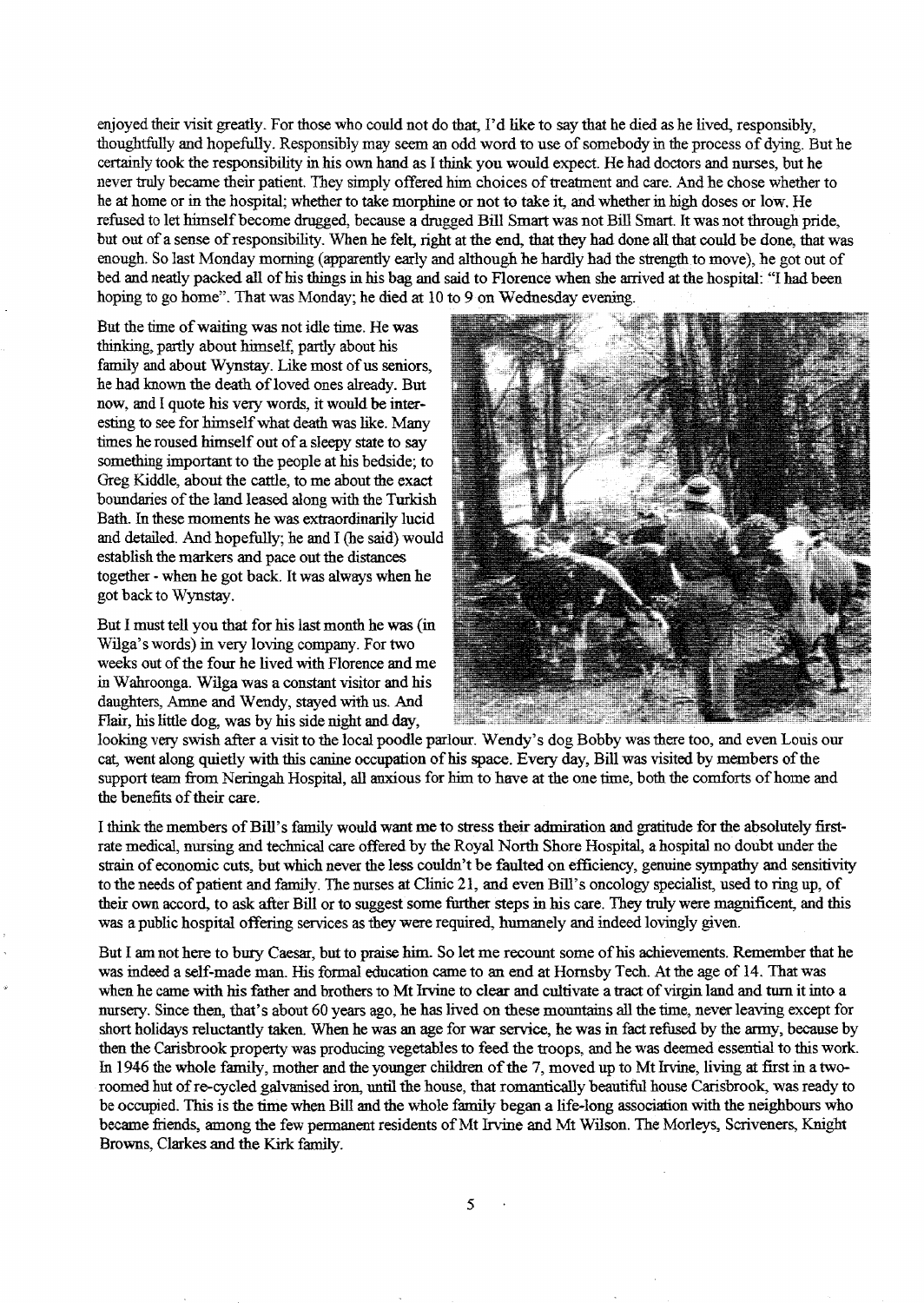Bill's father suffered from heart disease, and died when Bill was 27. I spoke earlier about responsibility - Bill now assumed the role of head of the family, bearing all the responsibility for keepmg up the family busmess and supporting his mother and the younger children.



suggesting instead a donation to the Brigade.

Later that same year, Bill married Jane Wynne, and together they built the home and nursery at Gowan Ross. It was here that Arme and Wendy were born and spent their early years of schooling with other children of Mt Irvine and Mt Wilson at the local school. It was here too that Bill developed his extraordinary skill as a plantsman and propagator. Over time he earned a wide reputation in the industry, especially because he could propagate plants that nobody else could master. Here he built his first revolutionary glasshouse. When he and Jane bought the Wynstay property, on the death of Jane's mother in the early 70s, he designed and built at ) Wynstay an even more advanced glasshouse, with computerised misting, watering and temperature control systems. It created great interest among Australia's ) nurserymen, and was admired throughout the world.

It was at about this time that he began to be very much involved in the life of Mt Wilson village. I would find it impossible today to do justice to the huge and indispensable contributions he has continuously made to the life of this community, using his own time, his own hands, his own , tools, his own materials, and his unique knowledge of the bush, the seasons, the soil, and everything that grew in it. I have used the word indispensable, though there is an irony in that. as is well known.

From the time of the disastrous bushfires of 1957, he contributed energetically to the Bush Fire Brigade, and maintained this involvement actively in the senior ranks until last month's AGM. He advised and helped local residents with their hazard reduction, always declining to be paid, but

His care of the village was a daily pre-occupation: to check the garbage bins at Silva Plana, to pick up fallen branches on the roads, to keep an eye on ailing trees, to plant, water and fertilise new street trees - sassafras for the Sloan Reserve, eucalyptus oreades for the Cathedral Reserve and many more. He worked voluntarily with Alan Gunn on the design and installation of public seats and tables, bollards, bridges, walks - all the features that help to give Mt Wilson its special character. Every day for four years he read the traffic flow counter that gave a statistical account of road use in and out of the village. He worked on every working bee for weed and rubbish removal, and was made the Council's weed officer for Mt Wilson, and was much respected for his knowledge in this field. He kept an eye on the upgrading of the village walking tracks, often in cooperation with Libby and Peter Raines. He was a churchwarden in the early 70s, and remained a great supporter of the church of St George and its Rectors. I hope that one day we shall be able to make and publish a full docmnentation of his continuous responsible care of the village.

But it went beyond the village. Such was his reputation as a plant and tree man, that he gave periodic help to the students in the Ryde School horticultural courses during their regular visits. And the tree surgery students and their teachers came twice a year to practice their craft on both the Wynstay and the village trees. He was one of the earliest and longest serving members of the NSW Nurserymen's Association, and together with his brother Hugh, was one of the original 16 members who set up the Association's trade days 30 years ago. Bill was often sought out as an authority on many subjects, and ifhe hesitated for a moment to reply, it was because he wanted to be sure his answer was right first time. And of course, it always was.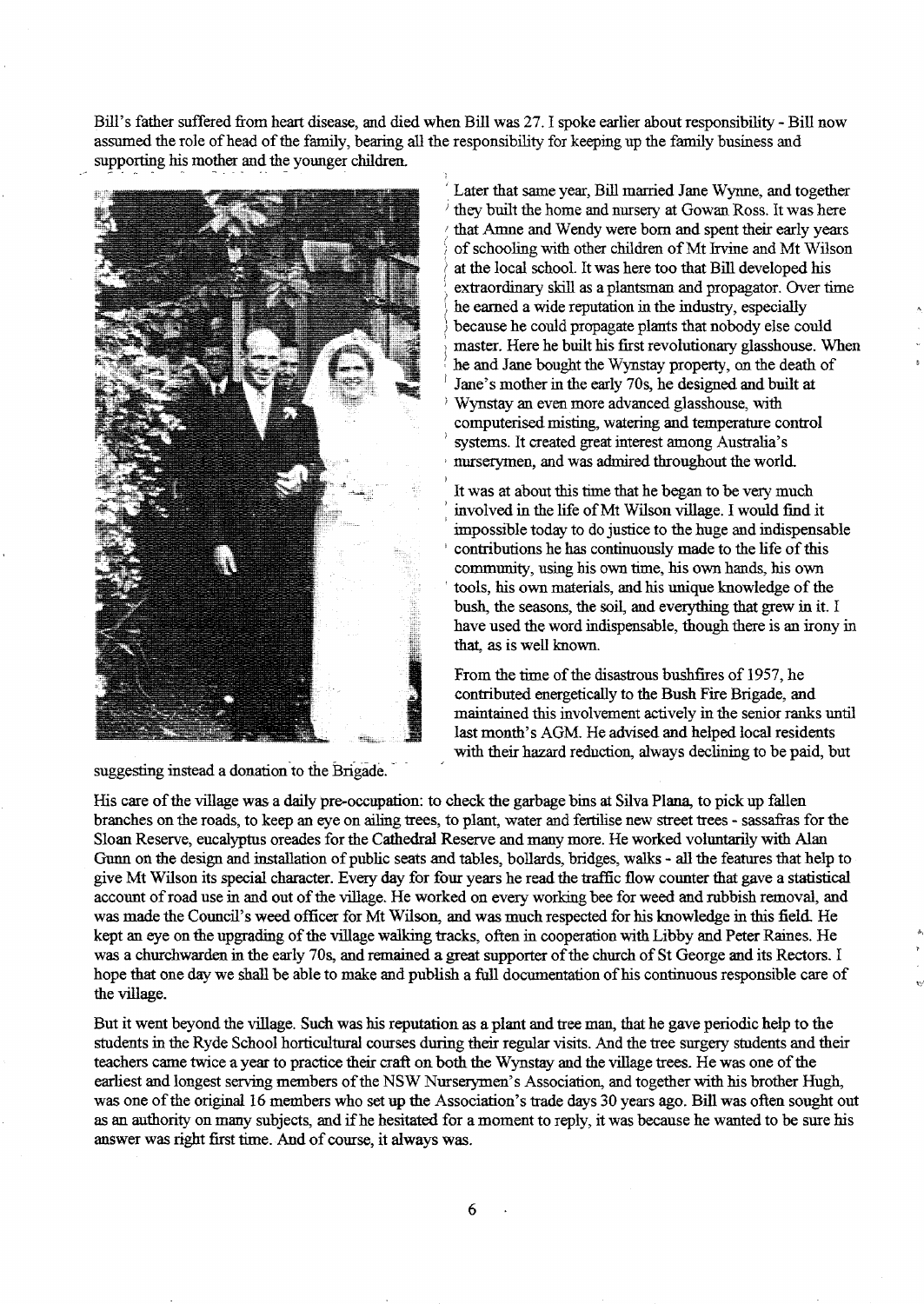Here's just another example of his own personal sense of responsibility. At the beginning of Jane's long illness, she had received blood transfusions from the Red Cross Blood Bank, so Bill decided that he must support the Blood Bank by giving his own blood. And he did this every three months, right up until his own illness put a stop to it.

I don't know where to but this bit, but Bill was great to have at the dinner table. Amusing, with a joke for every



occasion, a judgment to make on every wine, and an appreciation of every dish, except pasta! I hope you too have been privileged to hear him recite long ballads remembered from the early family days before television when singing around the piano and reading aloud by the fire were how many evenings were spent.

I would like now to just mention the numerous organisations he gave his time to as member and worker.

- Here in the village: The Trust, The Progress Association, The Historical Society (of which he was in every sense the revered Patron), The Fire Brigade, The Rate Payers Association, The Anglican Church of St George, The Bushwalking Group (as whip), and The Land Care Group, recently formed by Elizabeth Raines.
- And beyond the village: The Nurserymen's Association, The Blue Mountains Greenery Growers Group, The Blue Mountains Rhododendron Society, The University of Western Sydney's Horticultural Research Centre, The Botanical Gardens and the Mt Tomah Gardens (as a friend), and The National Party.

I would be surprised if this list is either complete or wholly accurate.

On Sunday I met Elizabeth Mason at the Wynstay gate, and she simply said: "Things will never be the same again". I'm sure every one of us here feels the same, and will carry off an image of Bill as the indispensable good man that he was,

mourn his passing, and extend heartfelt sympathy to his daughters, his brother and sisters, and indeed to all those who have loved him in this life and now celebrate it together in this service of thanksgiving.

# ~al~ ~ll **\$mart**

I have been acquainted with Bill for over thirty years, but formed a true association only over the last six, through closer contact with him in the BushwaIking Group, the Brigade, the Progress Association and especially the Historical Society.

Each of these organisations introduced me to a different side of Bill's character. However, certain aspects were evident in all that he did. Bill was his own man, at no time requiring a Greek Chorus to sing his praises. Indeed, he openly eschewed such behaviour. He was one of nature's gentlemen, sustaining an unshakeable loyalty to his friends, for as long as they earned it. He was generous to a fault, seeking no reward beyond the satisfaction of serving Mt Wilson. Bill was married to Jane, the great grandaughter of Richard Wynne, whose books bear a plate with the motto - *non sibi sed toto*. If there are such things as acquired characteristics, Bill had this particular quality in abundance.

With regard to the Brigade, two particular things must be mentioned which illustrate Bill's total committnent and expertise. Firstly, Bill's supreme concern for Mt Wilson and all of its residents in the face of danger. He spent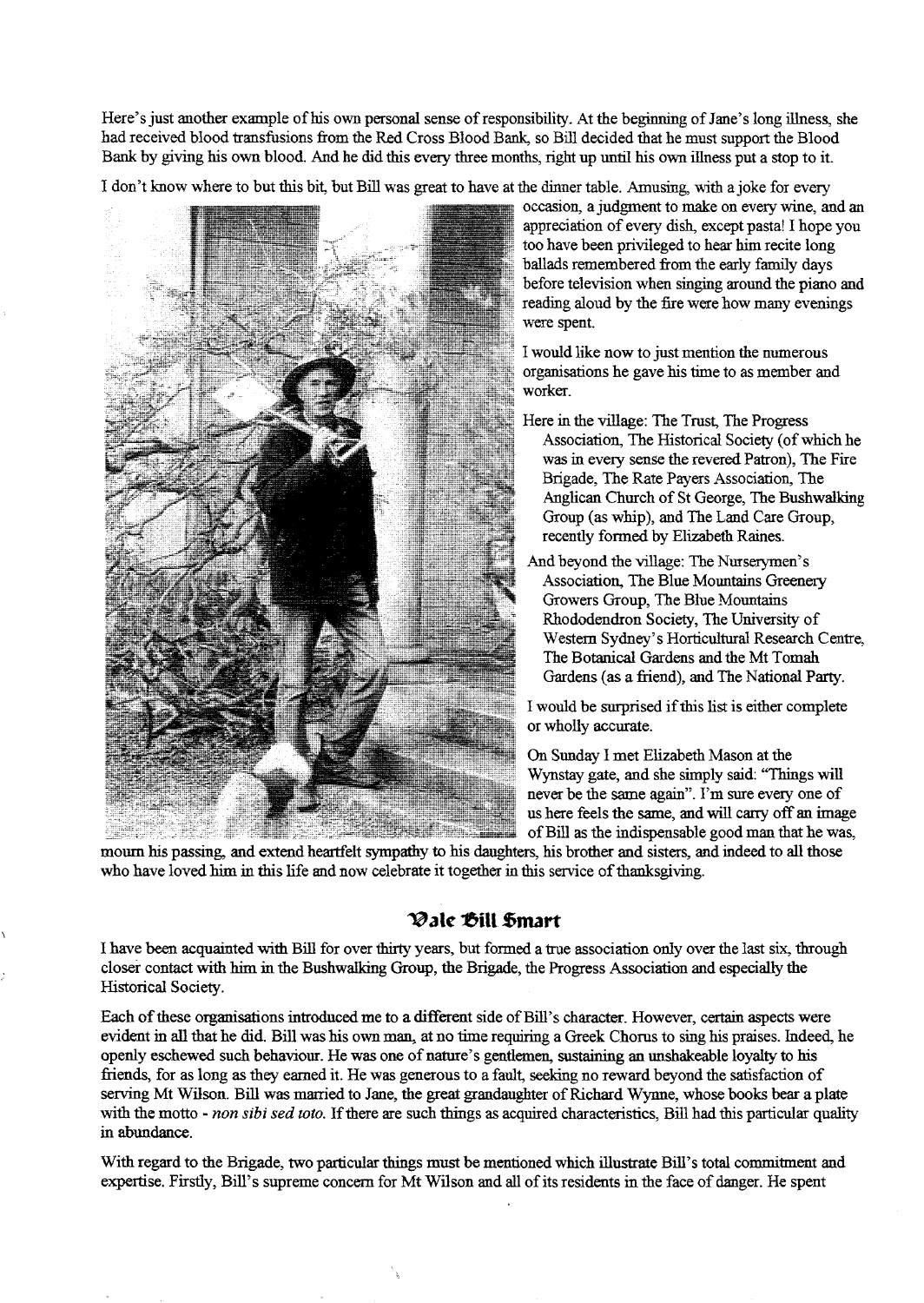Christmas Day 1997 with us; a day of extreme potential threat to the village. Regularly Bill left the table and carned out his patrols to check the fire danger. Secondly, I have met no-one who possessed as great or as detailed a knowledge of every property, reserve, and piece of public land, not only in Mt Wilson but also in Mt Irvine. This knowledge he freely shared with all who were concerned and interested enough to acquire it.

However, it was in the Progress Association that Bill found his greatest fulfilment, and the two years during which he was President and I was Secretary, were two of the most rewarding years of my life. We would meet regularly to mull over the problems of the village, and before each general meeting, Bill would go through every item that I had recorded in my diary, noting each one that had any bearing on the welfare of Mt Wilson. Come the meeting, Bill would carefully present everything that he had noted, and if this prolonged the meeting or ifhe appeared to be ponderous in his presentation, it was because of his concern that nothing be missed., and his desire to express himself in the clearest way that he could, so as to get it right the first time round.

His work on weed eradication was a highlight of his activity. This is where Bill's local knowledge rose to the fore. He carefully mapped those areas in Mt Wilson which were weed infested; prepared a strategy for the coming year; costed the exercise; and despatched these documents to the Blue Mountains City Council (BMCC) with a request for the necessary funding. The eradication was carried out with the assistance of Alan Gunn. As a direct result of his extensive knowledge and experience, and his meticulous attention to detail, Bill was appointed to Council's prestigious Weed Advisory Committee, which was concerned not only with known and declared weeds, but also with the identification and potential threat to the surrounding bushland and national park posed by garden escapees. Bill served with distinction on this committee, and was greatly respected by all who worked with him.

In November 1993, as part of the 125th Anniversary of the settlement of Mt Wilson, an exhibition of memorabilia, mostly photographic, was displayed in the Mt Wilson Village Hall. So successful did this prove that in February of the following year, the Progress Association fonned a Mt Wilson History Group as a sub-committee, which eventually became the Mt Wilson Historical Society Incorporated. At the AGM of the Historical Society in 1994, Bill announced that he and Jane had offered what was to become a 50-year lease on the Turkish Bath in Wynstayas a home for the Society's archival material; a place for its storage and a museum for items directly related to the history of Mt Wilson/Irvine. This munificent offer was enthusiastically taken up and, as a result, the Turkish Bath officially valued lit \$300,000, was excised from Wynstay and leased to the newly formed Mt Wilson Historical Society Inc for 50 years. A peppercorn rental of \$2/annum was paid to Bill at every subsequent AGM of the Society and duly handed back by him as a donation to the Society, in what came to be a highlight of the occasion. Bill selflessly opened the grounds of Wynstay during Spring and Autumn, so that visitors to the Turkish Bath could inspect this delightful garden. It goes without saying that he worked hard to keep both the grounds and the garden in top condition throughout the year.

Nor is the Turkish Bath the only grant of property that Bill and Jane made to the local community. The Wynne Reserve, abutting the Church on its western boundary and a strip of land running from the Post House Restaurant to Founders Comer are also among their gifts to Mt Wilson..

This from the man who spent hours each day working for the village he so dearly loved. Nor was any job too small or too menial for Bill. He inspected the general cleanliness of the streets and public reserves; heput out the garbage tins to minimise the work of the Council collectors; he applied for and was granted a traffic counting cable, which was installed at the foot of the Zig-Zag and read personally by him each day for four years. The data collected was collated and published by Bill, with the help of his brother Ron Smart, to show peak periods of traffic. This document was widely distributed throughout the Blue Mountains Tourist Bureau, and other organisations, where it was warmly received.

On the occasions when advertising crews used Mt Wilson to film their product, Bill always approached them for a substantial donation, which he gave to St George's Church (whose services he invariably attended) towards its restoration. He generously assisted the Red Cross calling appeals, and regularly gave donations of blood to the Red Cross because of their support of Jane in her time of need.

His word was his bond and his integrity and generosity legendary. He will not be forgotten by those who truly care for Mt Wilson!

Ellis Reynolds

 $\sim$   $\sim$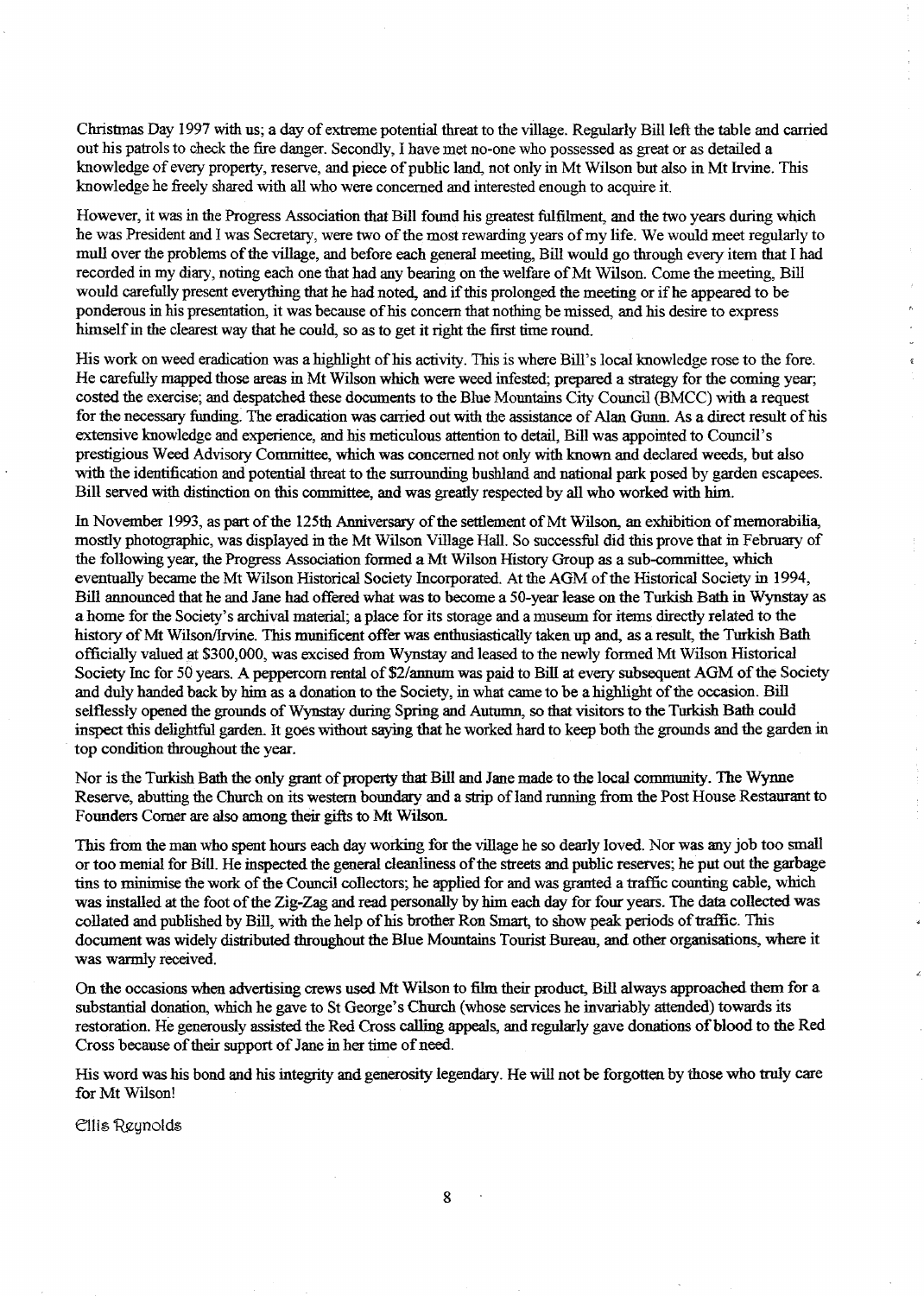### *ff2emories of ff2t. 3roine*

by Florence Smart, October 1999

In my view, you don't feel like a part of history-in-the-making when you are the youngest of seven children and almost all the others seem to be totally grown up. A child's world doesn't focus much on history. So it didn't occur to me that I had been living through the early days of Mt Irvine until 1998, when the residents gathered to celebrate 100 years of settlement. It was only then that I realised that my fanilly had been part of this tiny community for more than half of its first centmy. At the age of nine, it seemed to me that the Scriveners, Morleys, Knight-Browns and Clarkes had always been there, and there were half a dozen or so weekenders whom we also came to know. If I was lucky, three or four children came to Mt Irvine during school holidays and I would have some company of my own age for a week or two. For the rest of the year I had schooling by correspondence, studying alone and learning very little, really, as I had been removed from the companionship of the classroom after year four, and trying to learn from books, by myself, was quite a challenge.

Everything about our early life at Mt Irvine was a challenge, I suppose, particularly of the physical kind. Clearing virgin land, removing huge eucalypts, blackwood, sassafras and coach wood, then burning the stumps before ploughing and planting was very heavy work. My father was not well by this time, with angina and sciatica placing severe limitations on his activity, so the hard work was all carried out by three of my older brothers: Bill, Ron and Dick. Strangely, I don't remember Ron and Dick being there very much - Ron went off to University and Dick to other pursuits. So the one I remember as always there, always working hard, always thoughtful, helpful, knowledgeable about absolutely everything and stepping in as head of the family was my big brother Bill. In my eyes he was the one I could depend on for advice about day to day living in the bush with snakes, dingoes, foxes and other wildlife, as well as the cows, horses, dogs and cats that became part of our newfound rural lifestyle.

The most amazing events were now part of our everyday life, and my question was then, and is now: how did he know how to do all these things? Because if I was nine when we came to live at Carisbrook, then Bill must have been only twenty one, and he had already been there for a few years with my father, starting the clearing and building two sheds out of re-cycled timber and iron. The sheds are still there, carefully preserved by the historyminded present owners. So Bill had come to these mountains as a teenager, and hardly spent more than a few days away over the next sixty years or so. And to me, he seemed exactly the same, for all those years. He was never young, and never old. He answered all my questions, knew how to do everything and was remarkably knowledgeable about past and present world events. We disagreed on politics - he discounted my views entirely, but that didn't matter.

I intend to include just one or two illustrations of Bill's resourcefulness in those early days. We had an old jersey cow called Rosie., rather bony and no longer very productive. Bill knew about these things, so Rosie was dispatched and the carcass used for dingo bait. Rosie's hide, though, was pegged out on a frame to dry in the sun, cleaned and tanned by hand and cut painstakingly into fine strips. Some of them were dyed a dark red and some black, and Bill spent every evening for months braiding by hand a wonderful bridle and all the pieces of harness needed for his mare Queenie. How did he know how to do it?

As the nursery at Carisbrook was established, the trees and shrubs grew quickly and conifers would be dug with a huge ball of earth wrapped in hessian, ready for shipping to retail nurseries in Sydney and across the state. The  $\dot{\phi}$ Chev truck would be loaded the night before and Bill would set out before daylight to deliver a heavy cargo to various destinations. This happened in winter time, and the ground would be white with frost by the time the lights of the truck could be seen glimmering through the trees as he made his way home late at night after an eighteen or twenty hour day. Bill's cattle dog Cobber would hear the engine long before the sound reached human ears, and he would bark to let us know and set off along Dane's Way to welcome Bill home. The last few miles could take hours, as Dane's Way was famous for deep ruts and slippery hills. Chains would often have to be fitted to get up two steep pinches, and sometimes the chilly mist would be so thick there was no chance of seeing the road in front. Bill took me with him sometimes; I can remember when there were no windows in the cab, and driving along the ridge at Bell, the sleet would drive straight in one side and out the other.

Of course there was no electricity in those days, although we had a generator that sometimes produced rather dim lighting. We used Tilley lamps and kerosene lanterns, a petrol iron and a radio that ran off a car battexy. Our favomite entertainment on long winter evenings by the open fire included my father spinning yarns about his younger days as a farm hand at Michelago, or telling ghost stories that all came from his very own experiences. We believed every word. Sometimes Bill would read whole books aloud to us - my favomite was Will Lawson's *The Lady of the Heather* (1945). My mind recalls a whole variety of family music making. We had the piano, two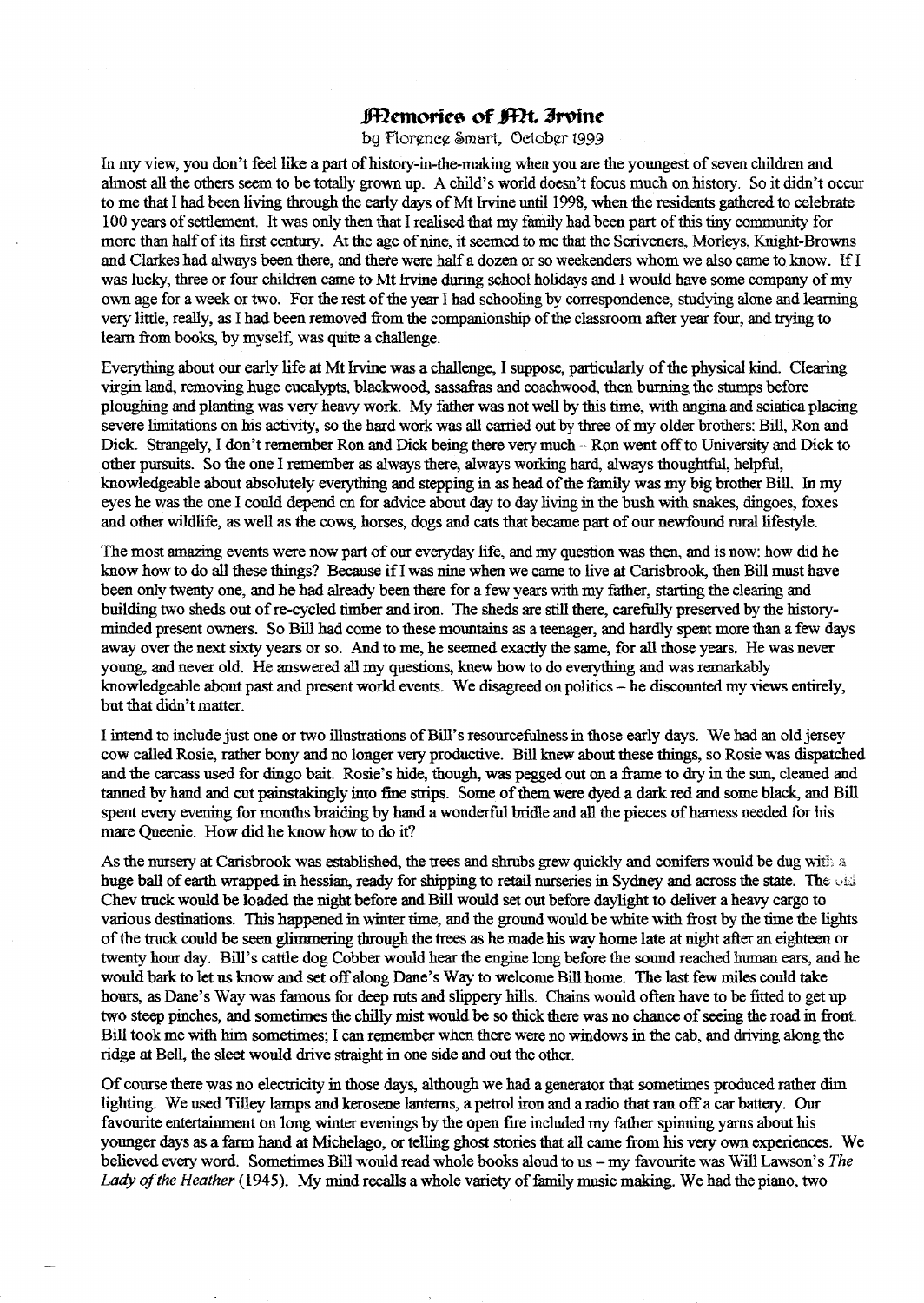![](_page_9_Picture_0.jpeg)

Bill at 22, pipe in mouth, building a new body for the old Chev truck

organs, two violins, a flute, two guitars, various tin whistles, jews harps and kazoos, and we all sang everything from the White Horse Inn to Don Giovanni. Bill didn't sing solos, but he excelled at reciting long epic ballads and endless humorous tales while we sat spellbound awaiting the inevitable punch line. Right up until a few weeks before he died, he could recall some of these from fifty years before, and come out with them around the dinner table, to our endless delight.

And so, I suppose, the Smart family was indeed part of the early history of Mt Irvine, and later of Mt Wilson. Bill most of all. He loved the mountains and never wished to leave. Over his lifetime he learned a great deal about the bush, and about the gardens that grew so well in that unique combination of climate and soil. And he shared his knowledge widely. He dedicated his life to his family, friends and community, with no wish for personal gain or public recognition. The verse chosen for the service sheet at his funeral was just as he could have said: "I live for those who love me".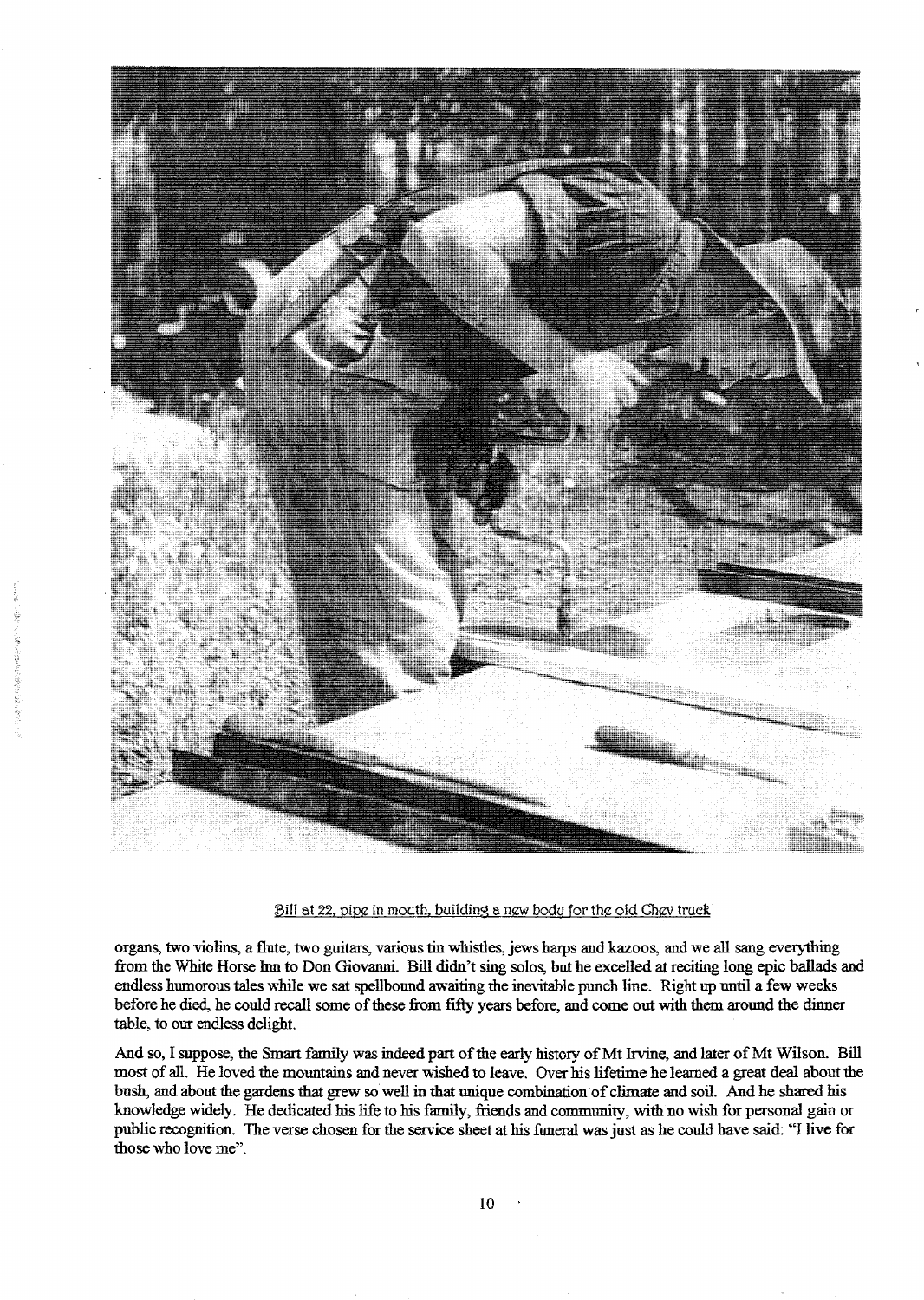# **<sup>21</sup>mommt 'Hot forgottm**

"I must never forget this moment!" • so I thought all those years ago as we drove down the familiar road, from 'Carisbrook' to Mt Wilson, for a Younger Set occasion. Bill at the wheel, Rose, Ron, Dick and myself with him. all singing. This, and the beauty of the night, lit by moonlight, the mountains standing so clearly in that bright light, white mist lying in the valleys - all remembered with pleasure to this day.

It was when the war ended and we moved into our newly built home, Carisbrook, that the young people of Mt Wilson and Mt Irvine formed a Younger Set, meeting fairly regularly for a dance or a picnic tea in the bush. Wynstay's long back verandah first provided a happy venue when Mrs Wynne organised a fancy-dress ball. Cherry Cottage also comes to mind as we worked hard with a white powdery substance one evening, trying to produce a slippery surface on the linoleum covered floor. The old school house at Mt Irvine (burned down in the terrible fires of '57) was also a venue for our dances.

Our music came from an old home-made wind-up gramophone connected to a radio (created by Ron). But a more popular provider was Cecil Kirk, with his piano accordion. Encouraged by cries of "Keep her going, Cecil!" whenever he appeared to be flagging he would play on tirelessly. We were all adept at doing a little skip in the bam dance to pick up the step again at the point in the music where he regularly missed a beat!

Perhaps our most enjoyable occasions were picnic teas, setting off as darkness fell sometimes by car, then walking to the chosen spot (Fields Selection and Smith's Hill were the favoured places) or on horseback when enough mounts could be rounded up. Our camp fire lit, billy boiled, we would linger under a starry canopy listening to the sounds of the night and Bill reciting Paterson, Lawson, Adam Lindsay Gordon, as the mood took him.

The world was before us then, but now we look back with gratitude for those early years - the pleasures and the hardships we shared with family, neighbours and friends, and the beauty with which we were surrounded.

And to those dear ones new departed, we say "Thank you and rest in peace".

Wilga Smart

# **funcral Blues**

Stop all the clocks, cut off the telephone, pray ant the dog from barking with a juicy bone Silgneg thg pianos and with muffled drum Bring out the coffin, let the mourners come

Let aeroplanes circle, moaning overhead Scribbling on the sky the message: He is Dead Put ergpg bows around thg ngeks of thg public dovgs  $L$ s th $\alpha$  traffie polic $\epsilon$ m $\alpha$ n wear black cotton gloves

He was my North, my South, my Cast, my West, My working week and my Sunday rest My noon, my midnight, my talk, my song. I thought that lovg would "last forgvgr". I was wrong.

The stars are not wanted now; put out every one. Back up the moon and dismantle the sun. Pour away the ocean and sweep up the wood, for nothing now can ever come to any good.

W.H.Auden

![](_page_10_Picture_14.jpeg)